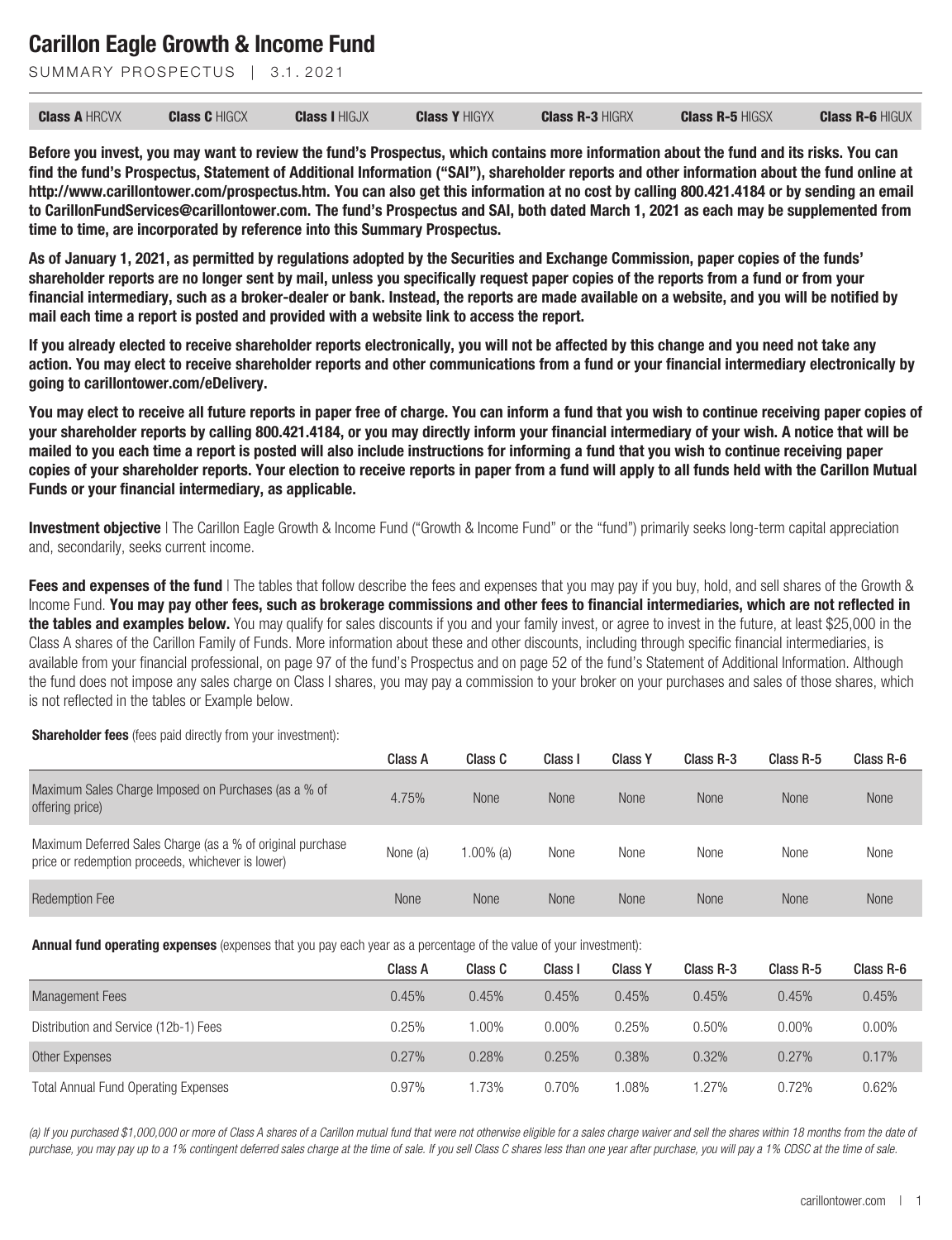SUMMARY PROSPECTUS | 3.1.2021

**Expense example** | This example is intended to help you compare the cost of investing in the fund with the cost of investing in other mutual funds. The example assumes that you invest \$10,000 in the fund for the time periods indicated and then redeem all of your shares at the end of those periods. The example also assumes that your investment has a 5% return each year and that the fund's operating expenses remain the same. Although your actual costs may be higher or lower, based on these assumptions your costs would be:

| <b>Share Class</b> | Year 1 | Year <sub>3</sub> | Year 5 | Year 10 |
|--------------------|--------|-------------------|--------|---------|
| Class A            | \$569  | \$769             | \$986  | \$1,608 |
| Class C            | \$276  | \$545             | \$939  | \$2,041 |
| Class I            | \$72   | \$224             | \$390  | \$871   |
| Class Y            | \$110  | \$343             | \$595  | \$1,317 |
| Class R-3          | \$129  | \$403             | \$697  | \$1,534 |
| Class R-5          | \$74   | \$230             | \$401  | \$894   |
| Class R-6          | \$63   | \$199             | \$346  | \$774   |

Portfolio turnover I The fund pays transaction costs, such as commissions, when it buys and sells securities (or "turns over" its portfolio). A higher portfolio turnover rate may indicate higher transaction costs and may result in higher taxes when fund shares are held in a taxable account. These costs, which are not reflected in annual fund operating expenses or in the example, affect the fund's performance. During the most recent fiscal year, the fund's portfolio turnover rate was 41% of the average value of its portfolio.

**Principal investment strategies** I During normal market conditions, the Growth & Income Fund seeks to achieve its objective by investing primarily in domestic equity securities (predominantly common stocks) that the portfolio managers believe are high-quality, financially strong companies that pay abovemarket dividends, have cash resources (i.e. free cash flow) and a history of raising dividends. The portfolio managers select companies based in part upon their belief that those companies have the following characteristics: (1) yield or dividend growth at or above the S&P 500 Index; (2) potential for growth; and (3) stock price below its estimated intrinsic value. The fund generally sells securities when their price appreciations reach or exceed sustainable levels, a company's fundamentals deteriorate, or a more attractive investment opportunity develops. Equity securities purchased by the fund typically include common stocks, convertible securities, preferred stocks, and real estate investment trusts ("REITs"). In addition, the fund generally invests in mid- and largecapitalization companies that are diversified across different industries and sectors. From time to time, the fund's portfolio may include the stocks of fewer companies than other diversified funds.

The fund also may own a variety of other securities that, in the opinion of the fund's portfolio managers, offer prospects for meeting the fund's investment goals. These securities include equity securities of companies economically tied to countries outside of the U.S.

The fund may lend its securities to broker-dealers and other financial institutions to earn additional income.

**Principal risks** | The greatest risk of investing in the fund is that you could lose money. The fund invests primarily in common stocks whose values may increase and decrease in response to the activities of the companies that issued such stocks, general market conditions and/or economic conditions. As a result, the fund's net asset value ("NAV") may also increase and decrease. An investment in the fund is not a deposit with a bank and is not insured or guaranteed by the Federal Deposit Insurance Corporation or any other government agency. Investments in the fund are subject to the following primary risks. The most significant risks of investing in the fund as of the date of this Prospectus are listed first below, followed by the remaining risks in alphabetical order. Each risk summarized below is considered a "principal risk" of investing in the fund, regardless of the order in which it appears. Different risks may be more significant at different times depending on market conditions or other factors.

• Equity securities are subject to market risk. The fund may invest in the following equity securities, which may expose the fund to the following additional risks:

*Dividend-Paying Stocks*. Securities of companies that have historically paid a high dividend yield may reduce or discontinue their dividends, reducing the yield of the fund. Low priced securities in the fund may be more susceptible to these risks. Past dividend payments are not a guarantee of future dividend payments. Also, the market return of high dividend yield securities, in certain market conditions, may perform worse than other investment strategies or the overall stock market;

*Common stocks*. The value of a company's common stock may fall as a result of factors affecting the company, companies in the same industry or sector, or the financial markets overall. Common stock generally is subordinate to preferred stock upon the liquidation or bankruptcy of the issuing company;

*Preferred stock*. Preferred stocks are subject to issuer-specific risks and are sensitive to movements in interest rates. Preferred stocks may be less liquid than common stocks and, unlike common stocks, participation in the growth of an issuer may be limited. Distributions on preferred stocks generally are payable at the discretion of an issuer and after required payments to bond holders;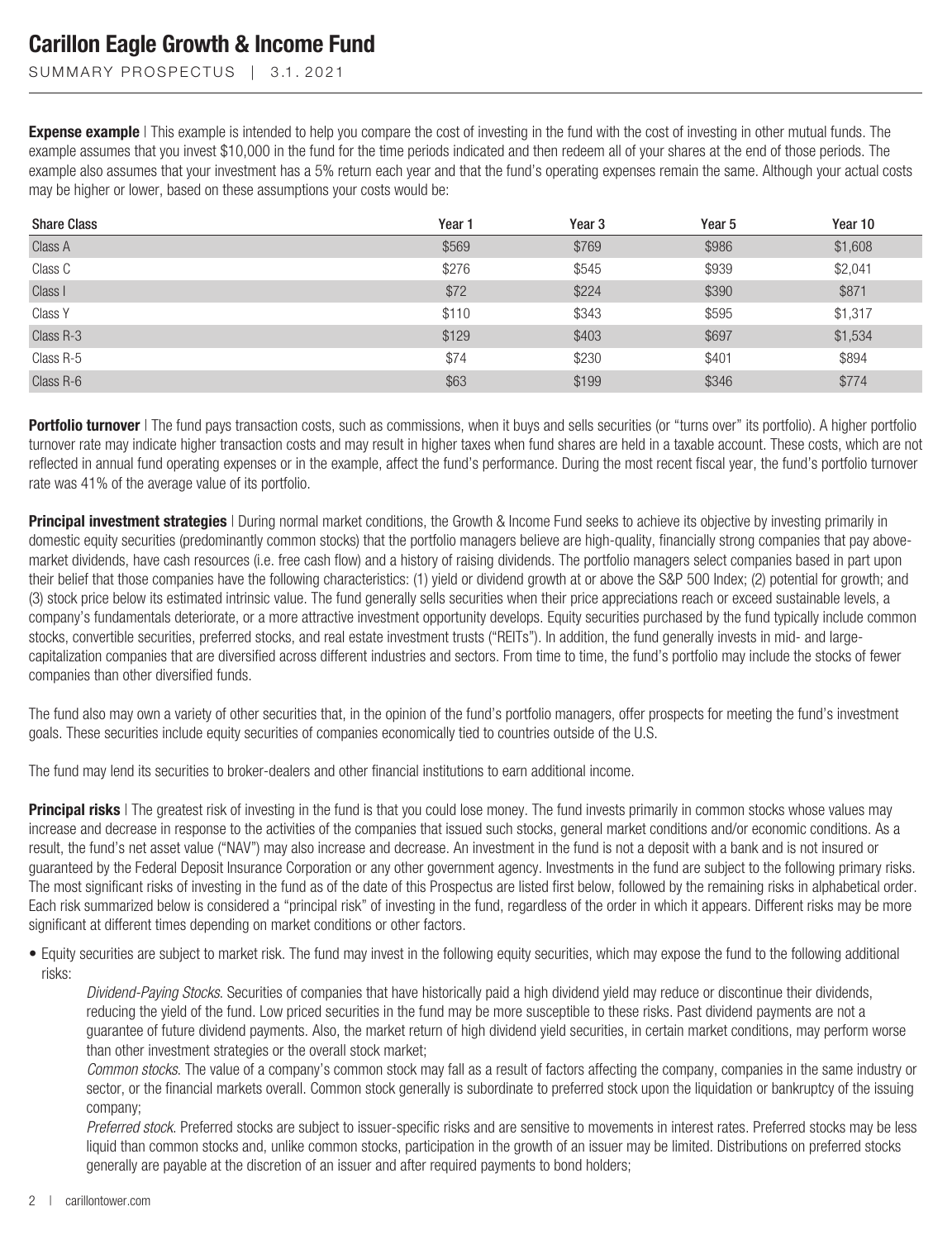SUMMARY PROSPECTUS | 3.1.2021

*Convertible securities*. Convertible securities are subject to the risk that the credit standing of the issuer may have an effect on the convertible securities' investment value. Convertible securities also are sensitive to movements in interest rates. Generally, a convertible security is subject to the market risks of stocks when the price of the underlying stock is high relative to the conversion price, and is subject to the market risks of debt securities when the underlying stock's price is low relative to the conversion price;

*REITs*. Investments in REITs are subject to the risks associated with investing in the real estate industry, such as adverse developments affecting the real estate industry and real property values, and are dependent upon the skills of their managers. REITs typically incur fees that are separate from those incurred by the fund, meaning the fund, as a shareholder, will indirectly bear a proportionate share of a REIT's operating expenses;

- Focused holdings risk is the risk of the fund holding a core portfolio of securities of fewer companies than other funds, which means that the increase or decrease of the value of a single investment may have a greater impact on the fund's NAV and total return when compared to other diversified funds;
- Foreign securities risks, which are potential risks not associated with U.S. investments, include, but are not limited to: (1) currency exchange rate fluctuations; (2) political and financial instability; (3) less liquidity; (4) lack of uniform accounting, auditing and financial reporting standards; (5) increased volatility; (6) less government regulation and supervision of foreign stock exchanges, brokers and listed companies; (7) significant limitations on investor rights and recourse; (8) use of unfamiliar corporate organizational structures; (9) unavailable or unreliable public information regarding issuers; and (10) delays in transaction settlement in some foreign markets. The unavailability and/or unreliability of public information available may impede the fund's ability to accurately evaluate foreign securities. Moreover, it may be difficult to enforce contractual obligations or invoke judicial or arbitration processes against non-U.S. companies and non-U.S. persons in foreign jurisdictions. The risks associated with investments in governmental or quasi-governmental entities of a foreign country are heightened by the potential for unexpected governmental change and inadequate government oversight;
- Growth stock risk is the risk of a growth company not providing an expected earnings increase or dividend yield. When these expectations are not met, the prices of these stocks may decline, even if earnings showed an absolute increase. If a growth investment style shifts out of favor based on market conditions and investor sentiment, the fund could underperform funds that use a value or other non-growth approach to investing or have a broader investment style;
- Large cap company risk arises because large-cap companies may be less responsive to competitive challenges and opportunities, and may be unable to attain high growth rates, relative to smaller companies;
- Market risk is the risk that markets may at times be volatile, and the values of the fund's holdings may decline, sometimes significantly and/or rapidly, because of adverse issuer-specific conditions or general market conditions, including a broad stock market decline, which are not specifically related to a particular issuer. These conditions may include real or perceived adverse political, regulatory, market, economic or other developments, such as natural disasters, public health crises, pandemics, changes in federal, state or foreign government policies, regional or global economic instability (including terrorism and geopolitical risks) and interest and currency rate fluctuations. These and other conditions may cause broad changes in market value, the general outlook for corporate earnings, public perceptions concerning these developments or adverse investment sentiment generally. Changes in the financial condition of a single issuer, industry or market segment also can impact the market as a whole. In addition, adverse market events may lead to increased redemptions, which could cause the fund to experience a loss when selling securities to meet redemption requests by shareholders. Adverse market conditions may be prolonged and may not have the same impact on all types of securities. Conversely, it is also possible that, during a general downturn in the securities markets, multiple asset classes may decline in value simultaneously. Changes in value may be temporary or may last for extended periods. The financial markets generally move in cycles, with periods of rising prices followed by periods of declining prices. The value of your investment may reflect these fluctuations.

**Recent market events risk** includes risks arising from current and recent circumstances impacting markets. The impact of the COVID-19 pandemic has been rapidly evolving, and it has resulted, and may continue to result, in significant disruptions to business operations, travel restrictions, closed international borders, enhanced health screenings at ports of entry and elsewhere, disruptions of and delays in healthcare service preparation and delivery, prolonged quarantines and stay-at-home orders, cancellations, supply chain disruptions, widespread business closures and layoffs, service and event cancellations, reductions and other changes, and lower consumer demand, as well as general concern and uncertainty that has negatively affected the global economy. The Board of Governors of the Federal Reserve System (also known as "the Fed") has taken and may continue to take numerous measures to address the economic impact of the COVID-19 pandemic, such as the reduction of the federal funds target rate and the introduction of several credit and liquidity facilities, and the U.S. federal government has taken and may continue to take steps to stimulate the U.S. economy, including adopting stimulus packages targeted at large parts of the economy. The effect of these and other efforts may not be known for some time, and it is not known whether and to what extent they will be successful.

Decisions by the Fed regarding interest rate and monetary policy continue to have a significant impact on securities prices as well as the overall strength of the U.S. economy. Future legislative, regulatory and policy changes may impact current international trade deals, result in changes to prudential regulation of certain players in the financial market, and provide significant new investments in infrastructure, the environment, or other areas. A rise in protectionist trade policies, slowing global economic growth, risks associated with ongoing trade negotiations with China, risks associated with the United Kingdom's departure from the European Union on December 31, 2020, and a trade agreement between the United Kingdom and the European Union, and the possibility of changes to some international trade agreements, could affect the economies of many nations, including the United States, in ways that cannot necessarily be foreseen at the present time. Interest rates have been unusually low in recent years in the U.S. and abroad and are currently at historic lows. Economists and others have expressed increasing concern about the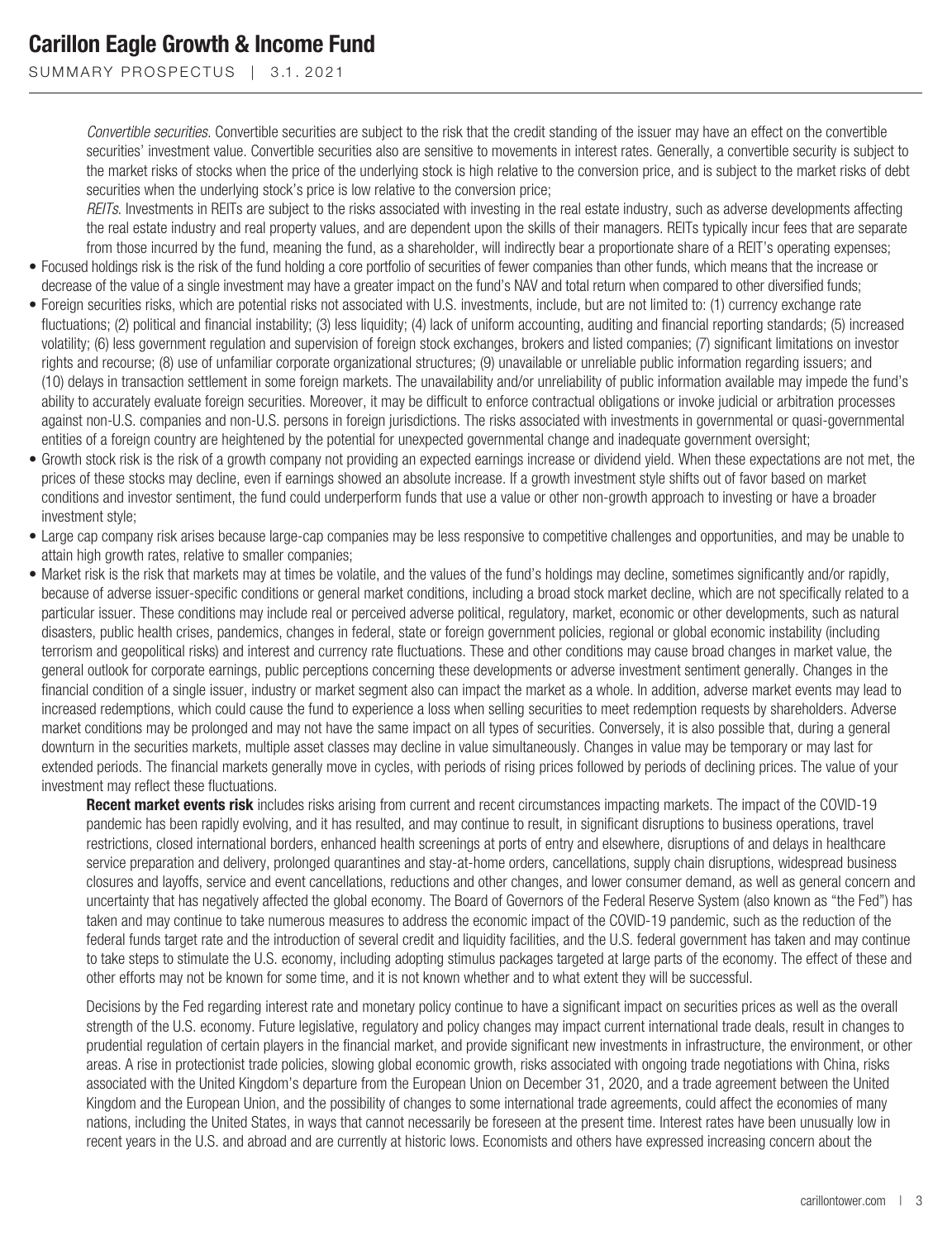SUMMARY PROSPECTUS | 3.1.2021

potential effects of global climate change on property and security values. Regulatory changes and divestment movements tied to concerns about climate change could adversely affect the value of certain land and the viability of industries whose activities or products are seen as accelerating climate change;

- Mid-cap company risk arises because mid-cap companies may have narrower commercial markets, limited managerial and financial resources, more volatile performance, and less liquid stock, compared to larger, more established companies;
- Securities lending risk is the risk that, if the fund lends its portfolio securities and receives collateral in the form of cash that is reinvested in securities, those securities may not perform sufficiently to cover the return collateral payments owed to borrowers. In addition, delays may occur in the recovery of securities from borrowers, which could interfere with the fund's ability to vote proxies or to settle transactions and there may be a loss of rights in the collateral should the borrower fail financially; and
- Value stock risk arises from the possibility that a stock's intrinsic value may not be fully realized by the market or that its price may decline. If a value investment style shifts out of favor based on market conditions and investor sentiment, the fund could underperform funds that use a non-value approach to investing or have a broader investment style.

**Performance** | The bar chart that follows illustrates annual fund returns for the periods ended December 31. The table that follows compares the fund's returns for various periods with benchmark returns. This information is intended to give you some indication of the risk of investing in the fund by demonstrating how its returns have varied over time. The bar chart shows the fund's Class I share performance from one year to another. Each of the fund's share classes is invested in the same portfolio of securities, and the annual returns would have differed only to the extent that the classes do not have the same sales charges and expenses. The fund's past performance (before and after taxes) is not necessarily an indication of how the fund will perform in the future. To obtain more current performance data as of the most recent month-end, please visit our website at carillontower.com.



#### During 10 year period (Class I shares):

|                     | Return   | <b>Quarter Ended</b> |
|---------------------|----------|----------------------|
| <b>Best Quarter</b> | 13.11%   | June 30, 2020        |
| Worst Quarter       | (21.15)% | March 31, 2020       |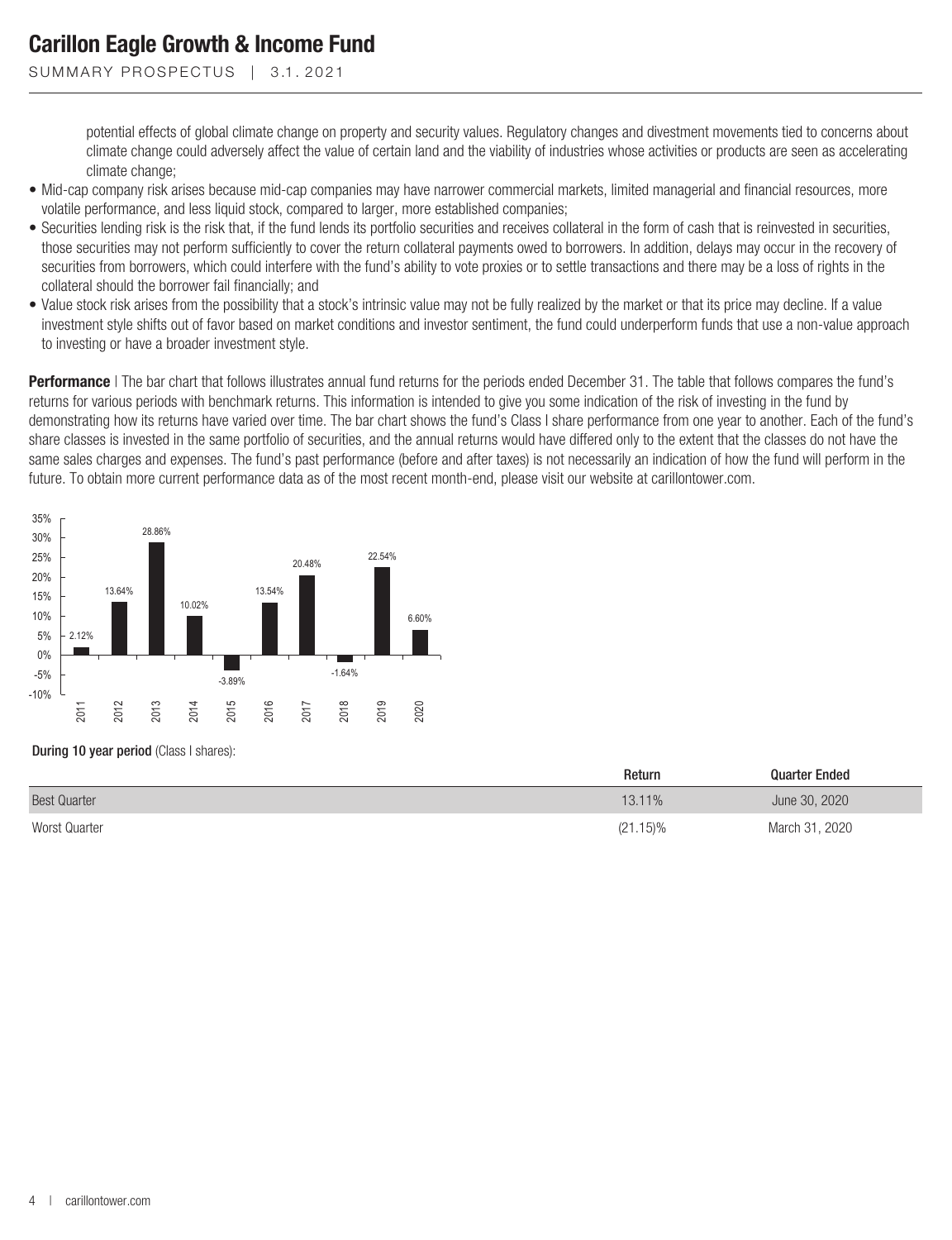SUMMARY PROSPECTUS | 3.1.2021

### **Average annual total returns** (for the periods ended December 31, 2020):

| Fund return (after deduction of sales charges and expenses) |                       |          |          |                                                        |         |                                                          |  |  |
|-------------------------------------------------------------|-----------------------|----------|----------|--------------------------------------------------------|---------|----------------------------------------------------------|--|--|
| <b>Share Class</b>                                          | <b>Inception Date</b> |          | $1 - yr$ | $5 - yr$                                               | $10-yr$ | Lifetime<br>(if less than<br>10 yrs)                     |  |  |
| Class I - Before Taxes                                      | 3/18/09               |          | 6.60%    | 11.94%                                                 | 10.76%  |                                                          |  |  |
| After Taxes on Distributions                                |                       |          | 5.22%    | 10.27%                                                 | 9.51%   |                                                          |  |  |
| After Taxes on Distributions and Sale of Fund Shares        |                       |          | 4.76%    | 9.24%                                                  | 8.64%   |                                                          |  |  |
| Class A - Before Taxes                                      | 12/15/86              |          | 1.27%    | 10.55%                                                 | 9.91%   |                                                          |  |  |
| Class C - Before Taxes                                      | 4/3/95                |          | 5.58%    | 10.79%                                                 | 9.63%   |                                                          |  |  |
| Class Y - Before Taxes                                      | 11/20/17              |          | 6.23%    |                                                        |         | 9.78%                                                    |  |  |
| Class R-3 - Before Taxes                                    | 9/30/09               |          | 6.02%    | 11.30%                                                 | 10.99%  |                                                          |  |  |
| Class R-5 - Before Taxes                                    | 12/28/09              |          | 6.59%    | 11.91%                                                 | 10.68%  |                                                          |  |  |
| Class R-6 - Before Taxes                                    | 8/15/11               |          | 6.69%    | 11.96%                                                 |         | 12.03%                                                   |  |  |
| Index (reflects no deduction for fees, expenses or taxes)   | 1-yr                  | $5 - yr$ | $10-yr$  | Lifetime<br>(From Inception Date of<br>Class Y Shares) |         | Lifetime<br>(From Inception Date of<br>Class R-6 Shares) |  |  |
| S&P 500 <sup>®</sup> Index                                  | 18.40%                | 15.22%   | 13.88%   | 14.99%                                                 |         | 15.25%                                                   |  |  |

After-tax returns are calculated using the historically highest individual federal marginal income tax rates and do not reflect the impact of state and local taxes. Actual after-tax returns depend on an investor's tax situation and may differ from those shown. After-tax returns shown are not relevant to investors who hold their fund shares through tax-deferred arrangements, such as a 401(k) plan or individual retirement account ("IRA"). After-tax returns are shown for Class I only and after-tax returns for Class A, Class C, Class Y, Class R-3, Class R-5, and Class R-6 will vary. The return after taxes on distributions and sale of fund shares may exceed the return before taxes due to an assumed tax benefit from any losses on a sale of fund shares at the end of the measurement period.

**Investment Adviser** | Carillon Tower Advisers, Inc. is the fund's investment adviser.

**Sub-adviser** | Eagle Asset Management, Inc. serves as the sub-adviser to the fund.

**Portfolio Managers** | David Blount, CFA®, CPA, Harald Hvideberg, CFA®, and Brad Erwin, CFA®, are Portfolio Managers of the fund and are jointly and primarily responsible for the day-to-day management of the fund. Mr. Blount has served as the fund's Portfolio Manager since 2011. Mr. Hvideberg has served as the fund's Portfolio Manager since 2014. Mr. Erwin has served as the fund's Portfolio Manager since July 1, 2019.

**Purchase and sale of fund shares** | You may purchase, redeem, or exchange Class A, C, I and Y shares of the fund on any business day through your financial intermediary, by mail at Carillon Family of Funds, c/o U.S. Bank Global Fund Services, P.O. Box 701, Milwaukee, WI 53201-0701 (for regular mail) or 615 East Michigan Street, Third Floor, Milwaukee, WI, 53202 (for overnight service), or by telephone (800.421.4184). In Class A and Class C shares, the minimum purchase amount is \$1,000 for regular accounts, \$500 for retirement accounts and \$50 through a periodic investment program, with a minimum subsequent investment plan of \$50 per month. In Class Y shares, the minimum purchase amount is \$1,000 for regular accounts, \$100 for retirement accounts and \$100 through a periodic investment program, with a minimum subsequent investment plan of \$50 per month. The minimum initial purchase for